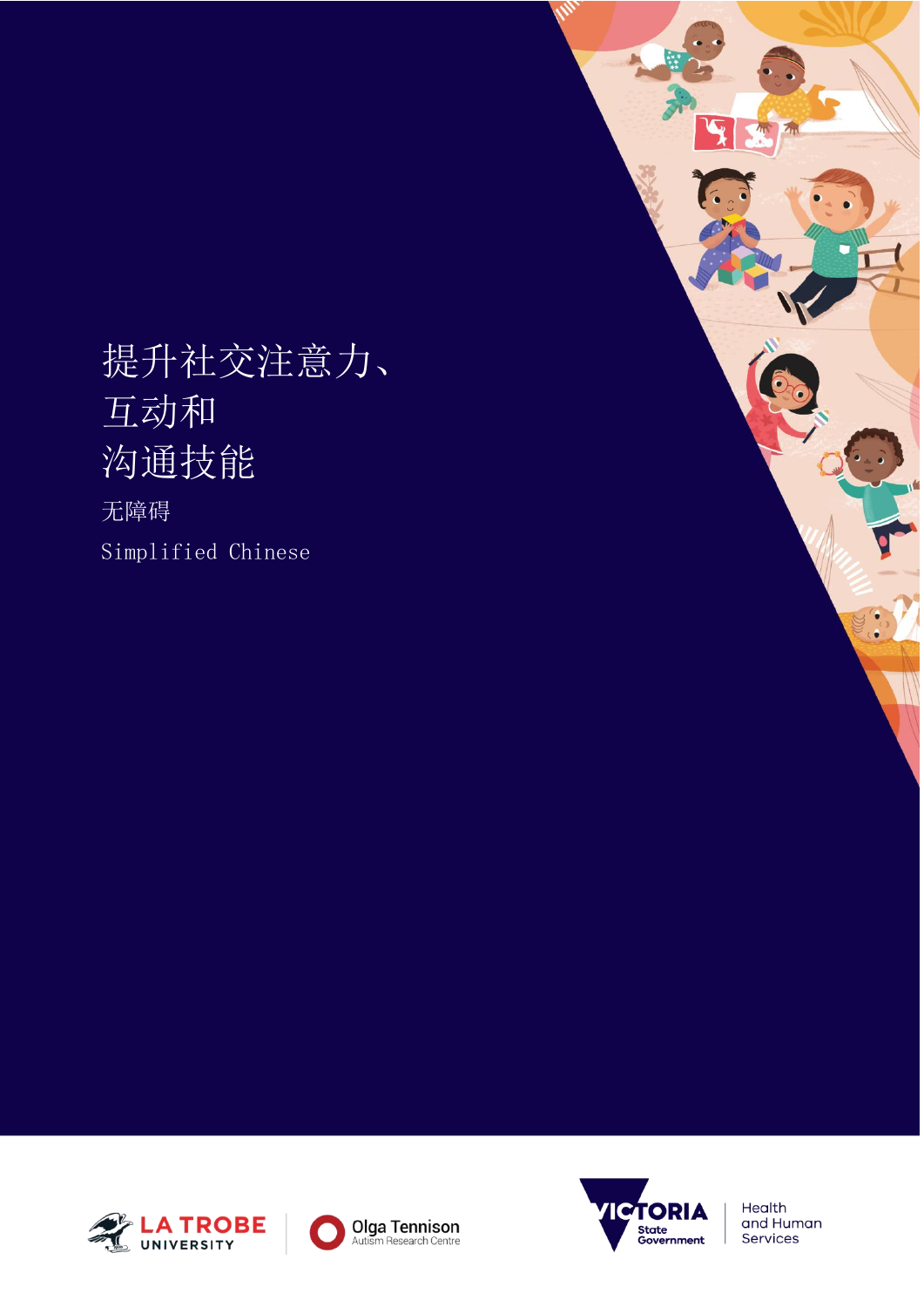## 鸣谢

维多利亚州政府通过拉筹伯大学的奥尔加·泰尼森自闭症研究中心(OTARC) 为该校提供资金编制了本手册。

如需本出版物的无障碍格式版本[,请发电子邮件至妇幼保健服务处](mailto:diversity@dhhs.vic.gov.au) ([Maternal and Child Health](mailto:diversity@dhhs.vic.gov.au))  $\langle$ diversity@dhhs.vic.gov.au $\rangle$ 

由拉筹伯大学在澳大利亚出版。

© 拉筹伯大学版权所有,2019年。

2019年初版。

- 本出版物版权属于拉筹伯大学。
- 本出版物中的资料根据《知识共享许可协议——署名、非商业性、禁止演绎》 获得授权许可。

相关问询[请发电子邮件至拉筹伯大学奥尔加·泰尼森自闭症研究中心](mailto:SACS.Vic@latrobe.edu.au)

[<SACS.Vic@latrobe.edu.au>](mailto:SACS.Vic@latrobe.edu.au)

经拉筹伯大学许可, 由维多利亚州政府(1 Treasury Place, Melbourne)授 权和出版。

- 使用"原住民"一词时特指原住民和托雷斯海峡岛民。报告或计划的标题中或 引言中的"土著"一词将被保留。
- ISBN 978-1-925947-70-0 (印刷版)
- ISBN 978-1-76069-110-3(PDF/网络/MS Word版)
- 网上查阅: health.vic [Maternal and child health<https://www2.health.](https://www2.health.vic.gov.au/maternal-child-health)
- [vic.gov.au/maternal-child-health>](https://www2.health.vic.gov.au/maternal-child-health)
- 印刷: OTARC (2019年8月) (1907406)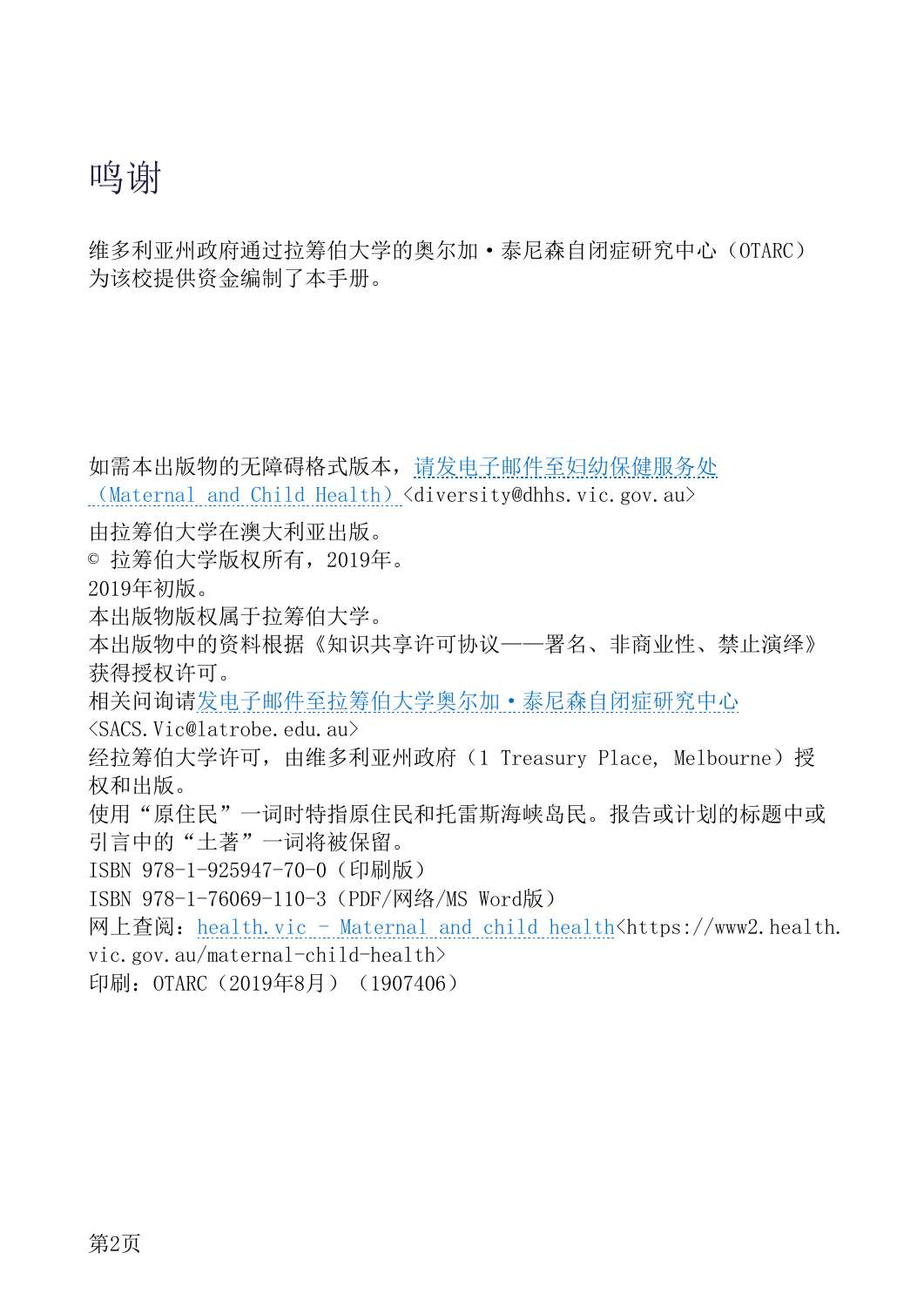# <span id="page-2-0"></span>关于本手册

本手册旨在用于与年龄为11个月到30个月的儿童互动。如需更多信息,请询问 妇幼保健护士。

幼儿一直在学习。他们从与他人的互动中学习。如果儿童在社交注意力、互动 和沟通技能方面有困难,他们向别人学习的能力就会受到影响。

社交注意力、互动和沟通困难可包括以下行为较少、不频繁或不稳定:

- 视线接触
- 对名字作出反应
- 指出人或物,跟随视线
- 挥手、拍手和其它动作
- 学样
- 假装游戏
- 给别人看玩具
- 会心微笑
- 情绪感染。

每个儿童都是不同的。

采用符合儿童兴趣和学习方式的简单有效的策略能帮助他们培养沟通和社 交技能。

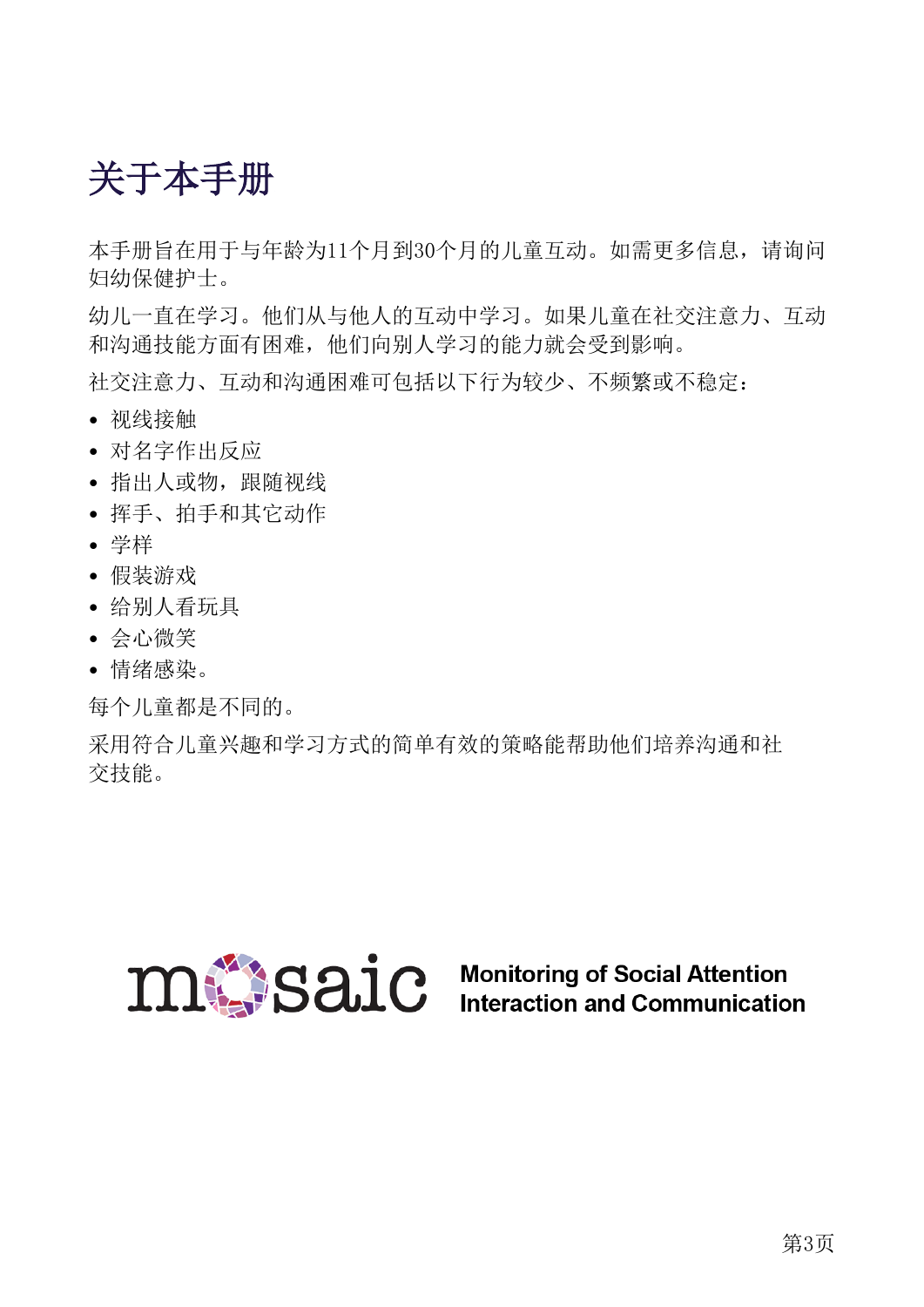# 目录

| 关于本手册……………………………………………………… 3 |  |
|------------------------------|--|
|                              |  |
|                              |  |
|                              |  |
|                              |  |
|                              |  |
|                              |  |
|                              |  |
|                              |  |
|                              |  |
|                              |  |
|                              |  |
|                              |  |
|                              |  |
|                              |  |
|                              |  |
|                              |  |
| 11                           |  |
| 11                           |  |
|                              |  |
|                              |  |
|                              |  |
|                              |  |
|                              |  |
|                              |  |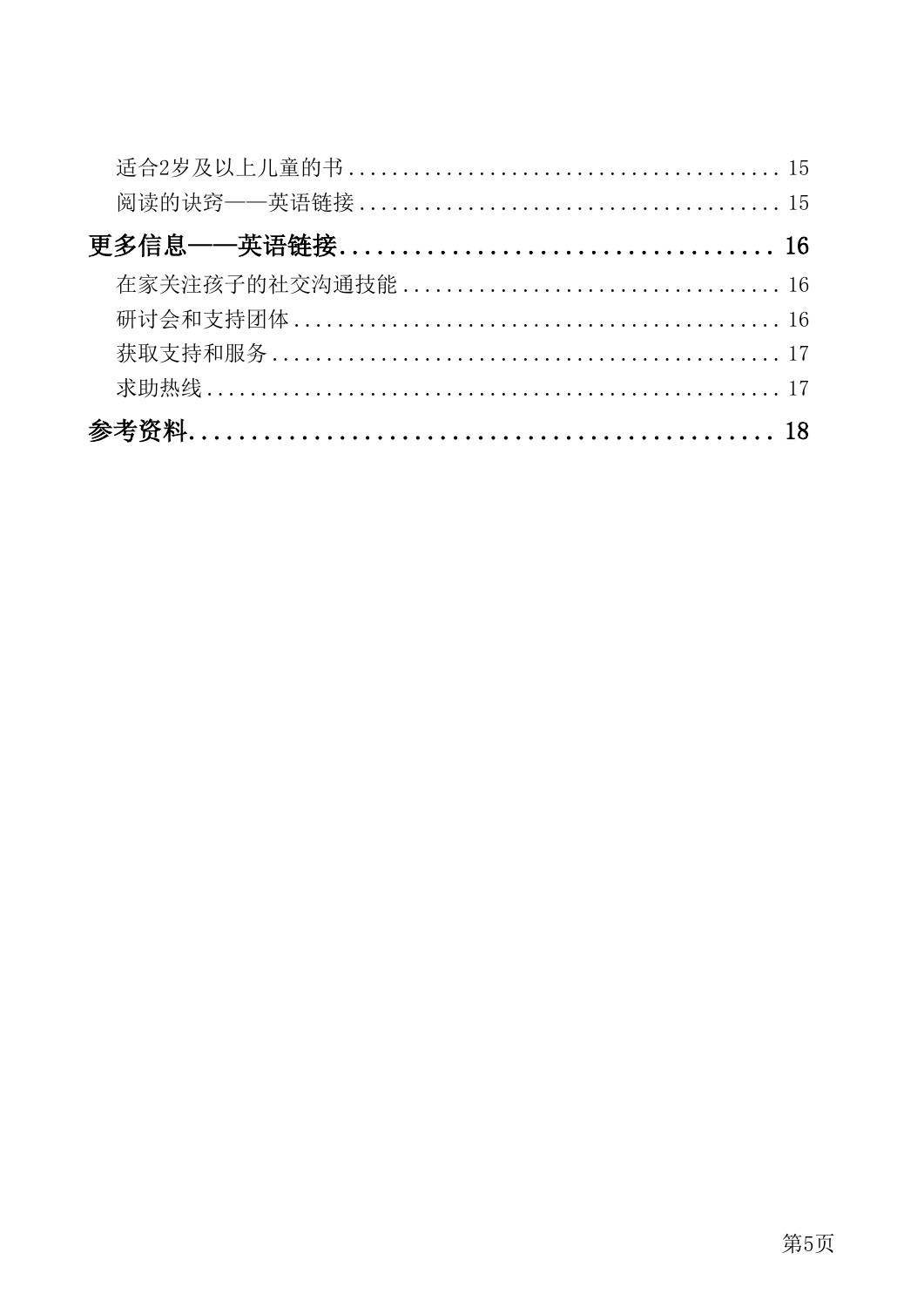# <span id="page-5-0"></span>谈话

与孩子谈话有助于培养他们的:

- 语言理解
- 语言使用
- 词汇量。

### <span id="page-5-1"></span>观察和评述

谈论孩子感兴趣的物品、人、行为和事件。

### <span id="page-5-2"></span>叙述正在发生的事

和孩子一起玩时,谈论你们正在做的事。

比如,给玩偶"喂食"时,说"宝宝饿了,宝宝在吃食物"。

重复孩子发出的声音和说出的单词。

说完单词或短语后停顿一会儿,看孩子是否作出反应或重复你说的话。

## <span id="page-5-3"></span>夸张地说出关键词语,比如:

- "看,一列火车"
- "这是一条狗"
- "请把书给我"。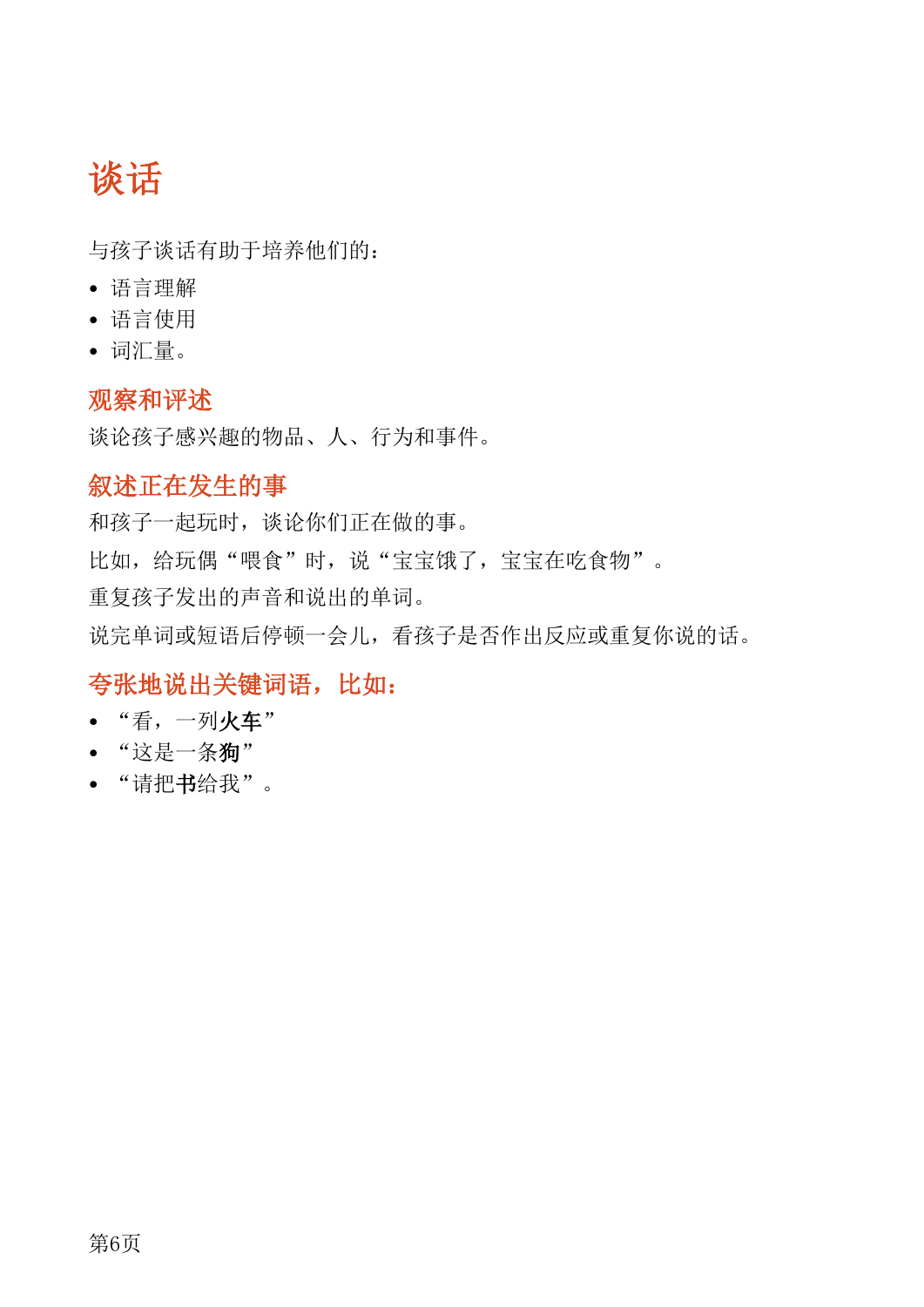### <span id="page-6-0"></span>在孩子现有词汇基础上逐步培养说话能力

比如,如果孩子:

- 一个单词也不会说——和孩子说话时只用一个单词,比如"喝"
- 只能说单个单词——和孩子说话时用两个单词,比如"还喝?"
- 能说两个单词——和孩子说话时用三个单词,比如"你想喝?"。

#### <span id="page-6-1"></span>提问

提出问题,然后停下来,鼓励孩子作出反应。



#### 图片:和我说日常事物,以及我在看的和指的东西。

图片来源:育儿网([Raising Children Network](file://///n075/GROUP/DHHS%20Comms/PUBLISHING/DHHS%20Microsoft%20publications/DHHS%20Word%20publications%202019/Maternal%20child%20health%20services/Promoting%20social%20attention%20interaction%20and%20communication%20skills/raisingchildren.net.au))  $\langle \text{raisingchildren.net.} \text{ au} \rangle$ .

## <span id="page-6-2"></span>谈话的诀窍——英语链接

[用你最熟悉的语言和孩子说话——州政府教育和培训网站上为父母提供的信息](http://bit.ly/2XhrIdt) [<http://bit.ly/2XhrIdt>](http://bit.ly/2XhrIdt)。

养育多语言和双语子女——育儿网 (Raising Children Network)  $\langle \text{http://bit.1y/2Gp02hp}\rangle$ .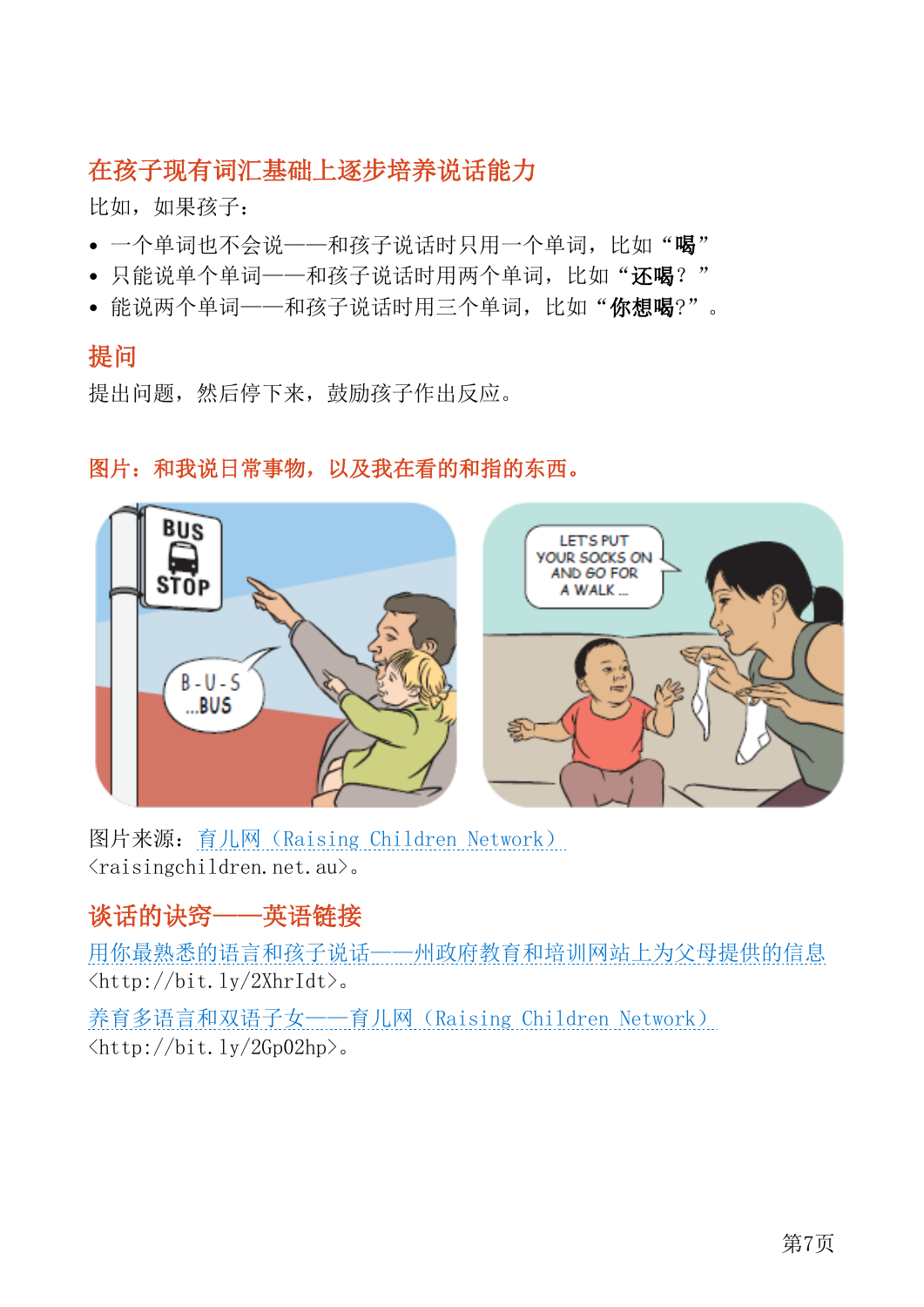<span id="page-7-0"></span>

演示能帮助儿童:

- 学习新的行为方式
- 加强理解
- 学习新技能。

你可以向孩子演示你正在谈论的事物,以此支持孩子的学习和沟通。你可以通 过多种方式做到这一点。

#### <span id="page-7-1"></span>演示你想要孩子做什么

儿童通过观察别人来学习。当你吸引了孩子的注意后,慢慢地将一项任务分解, 提供逐步指导,这样他们就能看清你在做什么。

比如,你可以给孩子演示如何翻页,以此展示如何读书。你也可以手把手地引 导他们自己翻页。

#### <span id="page-7-2"></span>说出你想要孩子模仿的话语或行为

你可以口头示范词语或短语让孩子使用。 比如,在给孩子物品时,说"谢谢"。

#### <span id="page-7-3"></span>使用实际物品

向孩子展示你正在谈论的物品能帮助孩子理解物品是有名称的。 比如,当你说"书"时,拿起书给孩子看。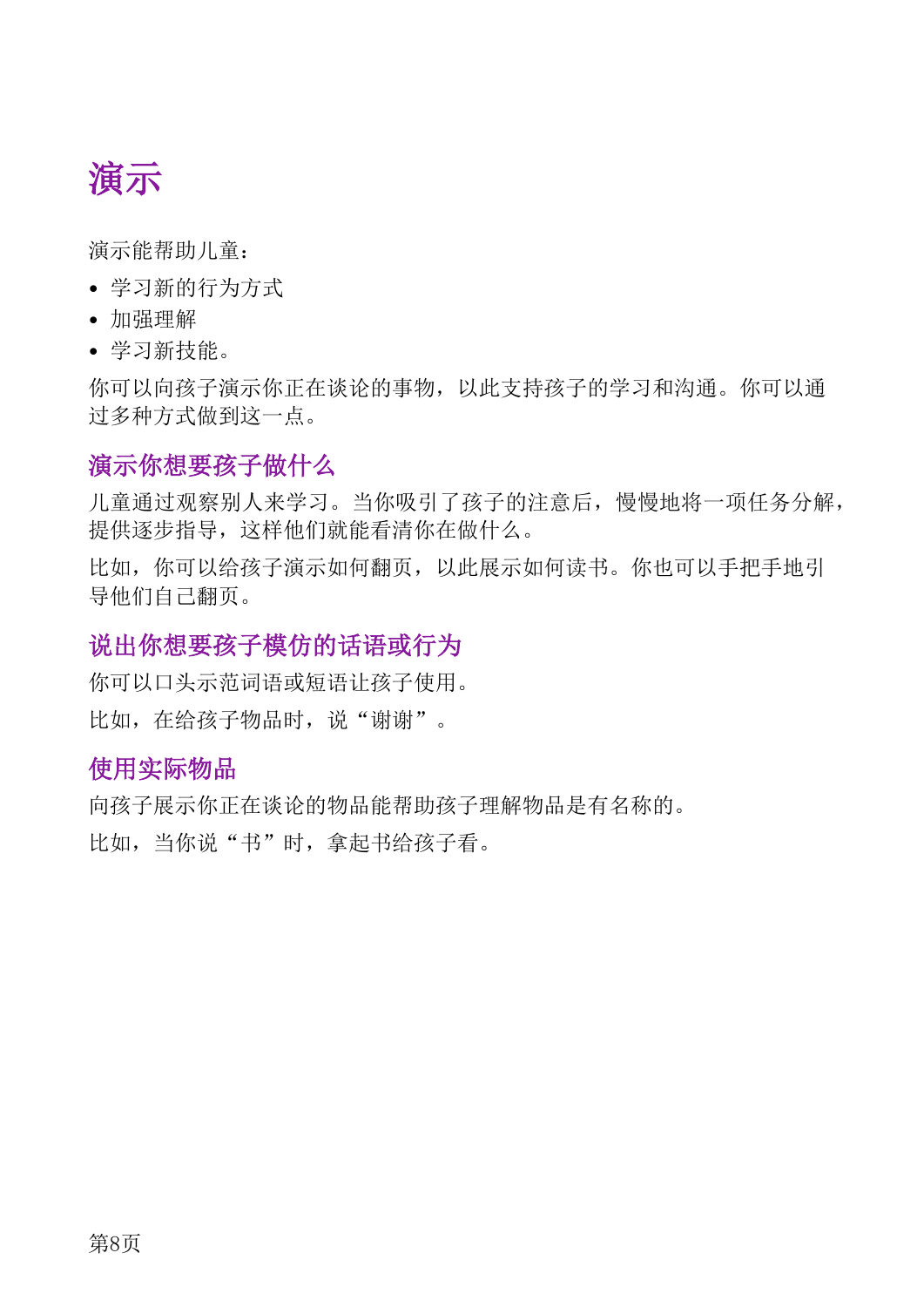### <span id="page-8-0"></span>采用手势和行动

你可以添加手势和行动来帮助孩子理解你说的词语的意思。动作要明显,让孩 子能注意到!

比如,点头表示"是",摇头表示"不",挥手表示"再见"。

#### <span id="page-8-1"></span>使用图片

给孩子看你正在谈论的事物的图片也能帮助孩子理解你说的词语的意思。 比如,给孩子看他们的鞋子的图片,然后说"拿鞋子"。

#### 图片:外出探索,和我说我们看见了什么。



图片来源:育儿网([Raising Children Network](file://///n075/GROUP/DHHS%20Comms/PUBLISHING/DHHS%20Microsoft%20publications/DHHS%20Word%20publications%202019/Maternal%20child%20health%20services/Promoting%20social%20attention%20interaction%20and%20communication%20skills/raisingchildren.net.au)) <raisingchildren.net.au>。

## <span id="page-8-2"></span>演示的诀窍——英语链接

在育儿网(Raising Children Network[\)上阅读"教儿童技能:各种方法](http://bit.ly/2KUCHsn) ([Teaching skills to children: different approaches](http://bit.ly/2KUCHsn))",详细了解向 [儿童传授技能的各种方法](http://bit.ly/2KUCHsn)[<http://bit.ly/2KUCHsn>](http://bit.ly/2KUCHsn)。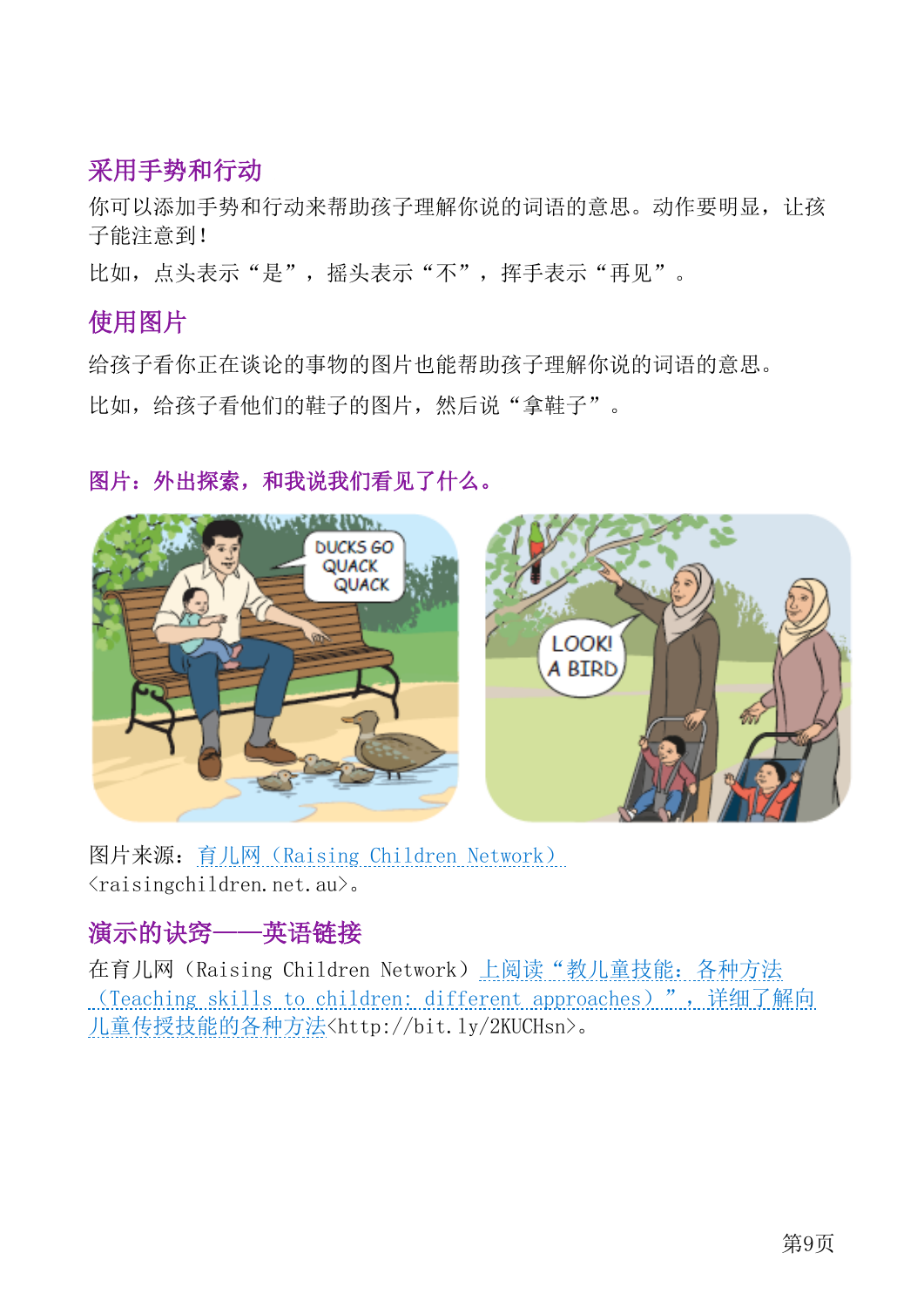## <span id="page-9-0"></span>玩耍

玩耍能教会孩子如何:

- 在游戏中运用声音、行动和词语
- 与他人开展社交联系
- 解决问题
- 轮流开展活动。

玩耍时,跟着孩子的引导加入他们正在开展的活动或正在玩的东西。这会使你 和孩子都能从玩耍中感受到快乐。

一起玩玩具和游戏会鼓励孩子和你沟通,比如向你求助、要求更多、和你轮流 玩、看着你、发出声音或说出单词等。

#### <span id="page-9-1"></span>鼓励沟通的玩具包括:

- 肥皂泡——吹泡泡让孩子抓。等一会儿,看孩子是否看着你,做手势或用声 音或词语告诉你他们想要你再吹一些泡泡。
- 发条玩具和音乐盒——等一会儿,看孩子是否向你求助。注意当有事情发生 时,他们是否看着你,做手势或发出声音。
- 球——把球滚向孩子,然后鼓励他们把球滚还给你。
- 积木——搭一座塔,然后推倒。孩子是否看着你,对你做手势或发出声音? 自己保留一些积木,看孩子是否向你索取更多。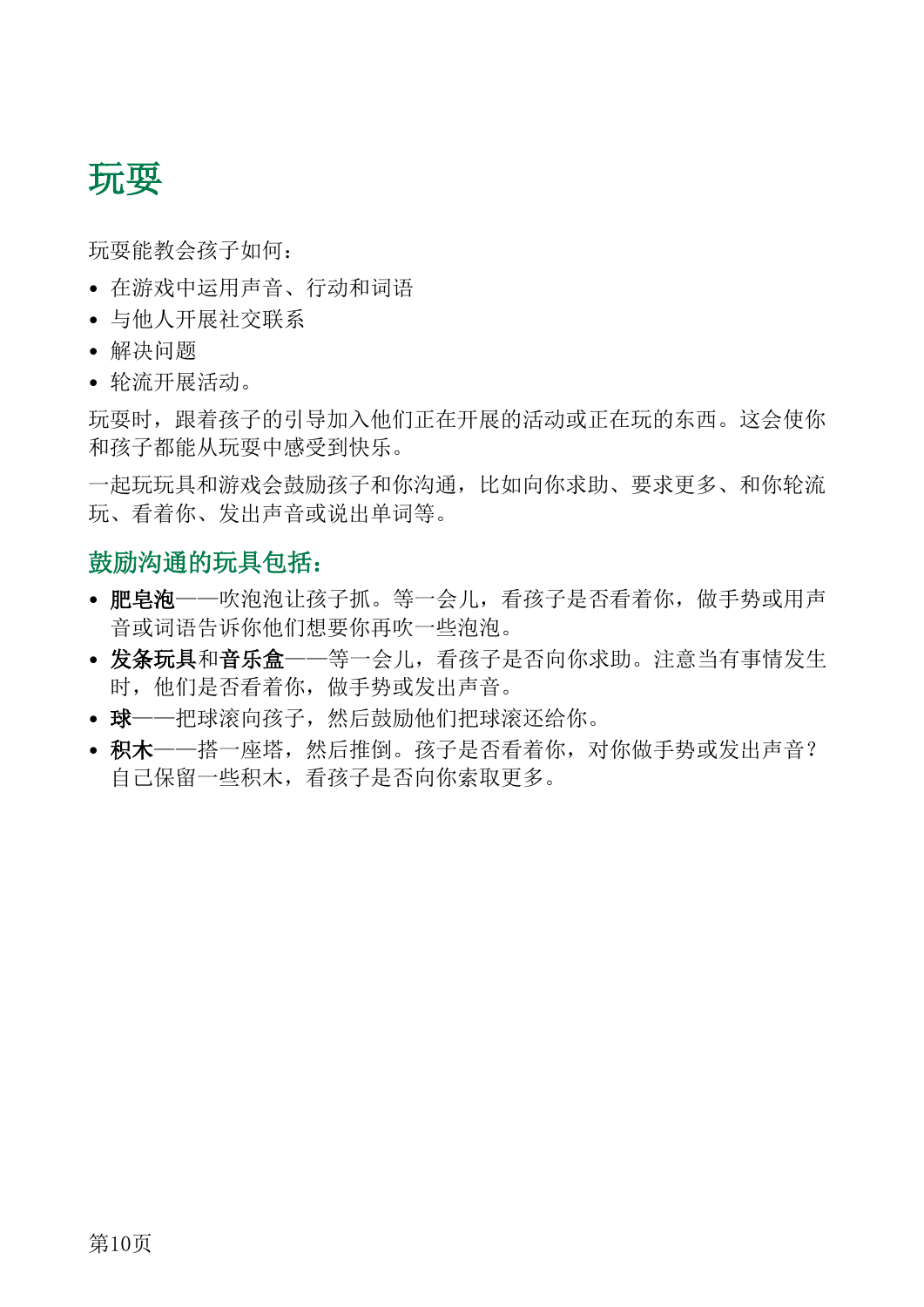### <span id="page-10-0"></span>可以一起玩的游戏包括:

Peekaboo (躲猫猫) ——举着一条毯子,说"(孩子的名字)在哪里?" 然后兴奋地把毯子拉下,说"Peekaboo"。重复以上举动。

Tickles(挠痒痒) ——在孩子面前举起双手做挠痒痒的动作,同时说: "Tickle、tickle、tickle"。

Chasey / I'm gonna get you (追捕/我要来抓你了) ——双手举在身前, 不断靠近孩子,同时说好几次"我要来抓你了"。



#### 图片:前往本地游戏班,给我一只塑料碗或纸板箱,看我尽情发挥想象力

图片来源:育儿网([Raising Children Network](file://///n075/GROUP/DHHS%20Comms/PUBLISHING/DHHS%20Microsoft%20publications/DHHS%20Word%20publications%202019/Maternal%20child%20health%20services/Promoting%20social%20attention%20interaction%20and%20communication%20skills/raisingchildren.net.au))  $\langle$ raisingchildren.net.au $\rangle$ .

### <span id="page-10-1"></span>玩耍的诀窍——英语链接

从玩具图书馆借趣味玩具和益智玩具,参加趣味和益智游戏和活动[!访问澳大](https://www.toylibraries.org.au/) 利亚玩具图书馆(Toy Libraries Australia[\)网站寻找附近的玩具图书馆](https://www.toylibraries.org.au/)  $\langle$ https://www.toylibraries.org.au>。

参加社区游戏班或有支持人员的游戏班[。联系维州游戏班协会\(](http://playgroup.org.au/)Playgroup Vi ctoria[\)了解你所在地区的游戏班](http://playgroup.org.au/)[<http://playgroup.org.au>](http://playgroup.org.au/)。

借鉴子女养育研究中心(Parenting Research Centre)开发的[Small Talk](https://www.smalltalk.net.au/)网 [站上的点子,改善孩子的家庭学习环境](https://www.smalltalk.net.au/)[<http://www.smalltalk.net.au>](http://www.smalltalk.net.au/)。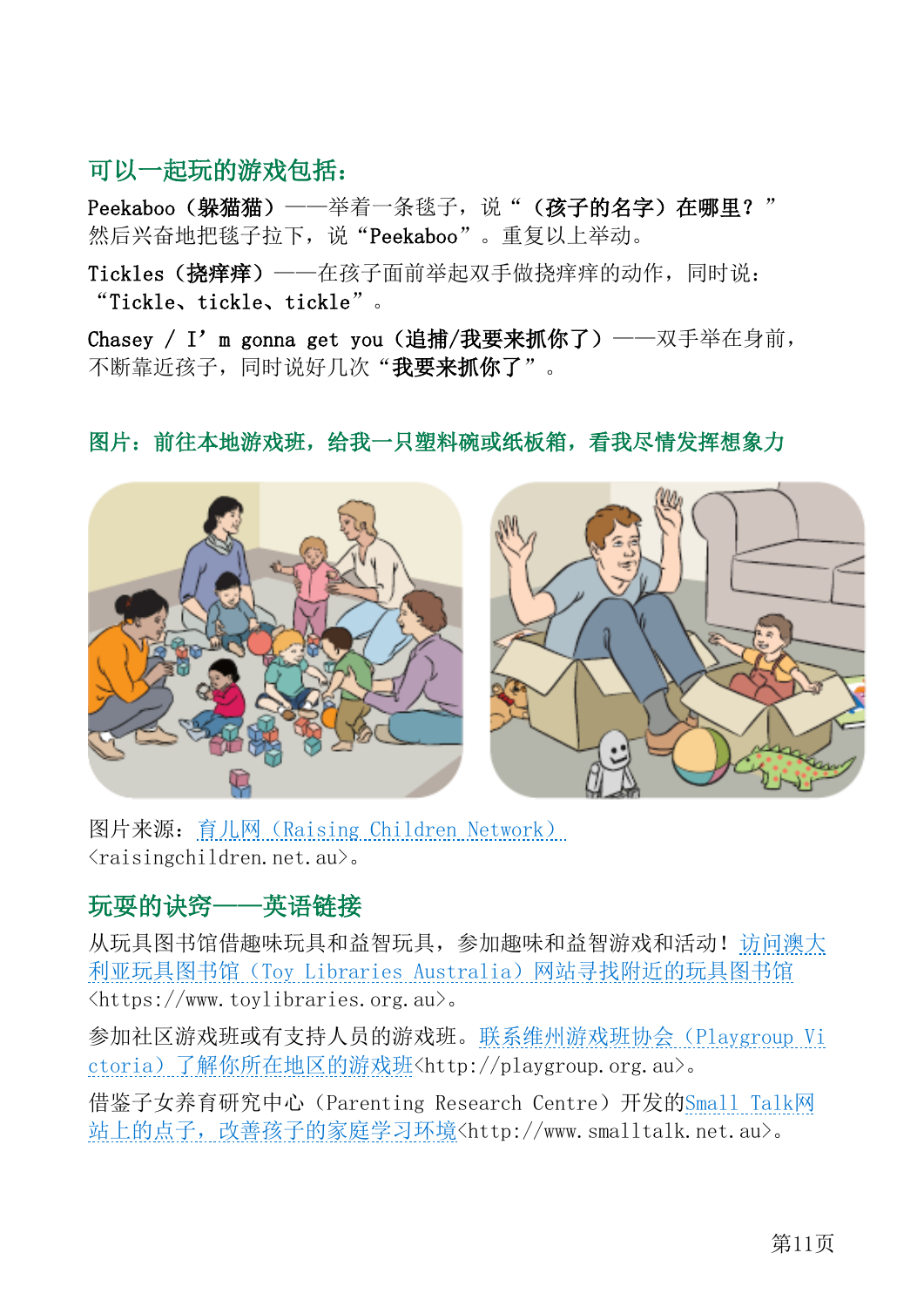# <span id="page-11-0"></span>唱歌

唱歌能加强儿童的:

- 自信和身份认知
- 沟通能力
- 语言能力
- 言语能力。

唱押韵和重复的歌。

唱熟悉的歌,不断重复

唱过几遍后,暂停一会儿,看孩子是否用动作或语言告诉你他们想继续唱下去。 加入简单的动作

你可以帮助孩子重复你的动作。逐渐减少给孩子的帮助,直到他们能自己重复 这些动作。

唱歌时设法坐在孩子面前, 这样他们就能看着你的动作。

把iPad或电视机等分散注意力的东西拿开,这样孩子就能集中精神和你互动。

## <span id="page-11-1"></span>适合所有年龄儿童的歌曲

以下是一些英文歌,你可以在YouTube上找到这些歌,和孩子一起练唱。

- This Little Piggy
- Open Shut Them
- Twinkle Twinkle
- Old MacDonald Had a Farm
- Incy Wincy Spider
- Children of the Dreaming
- Inanay。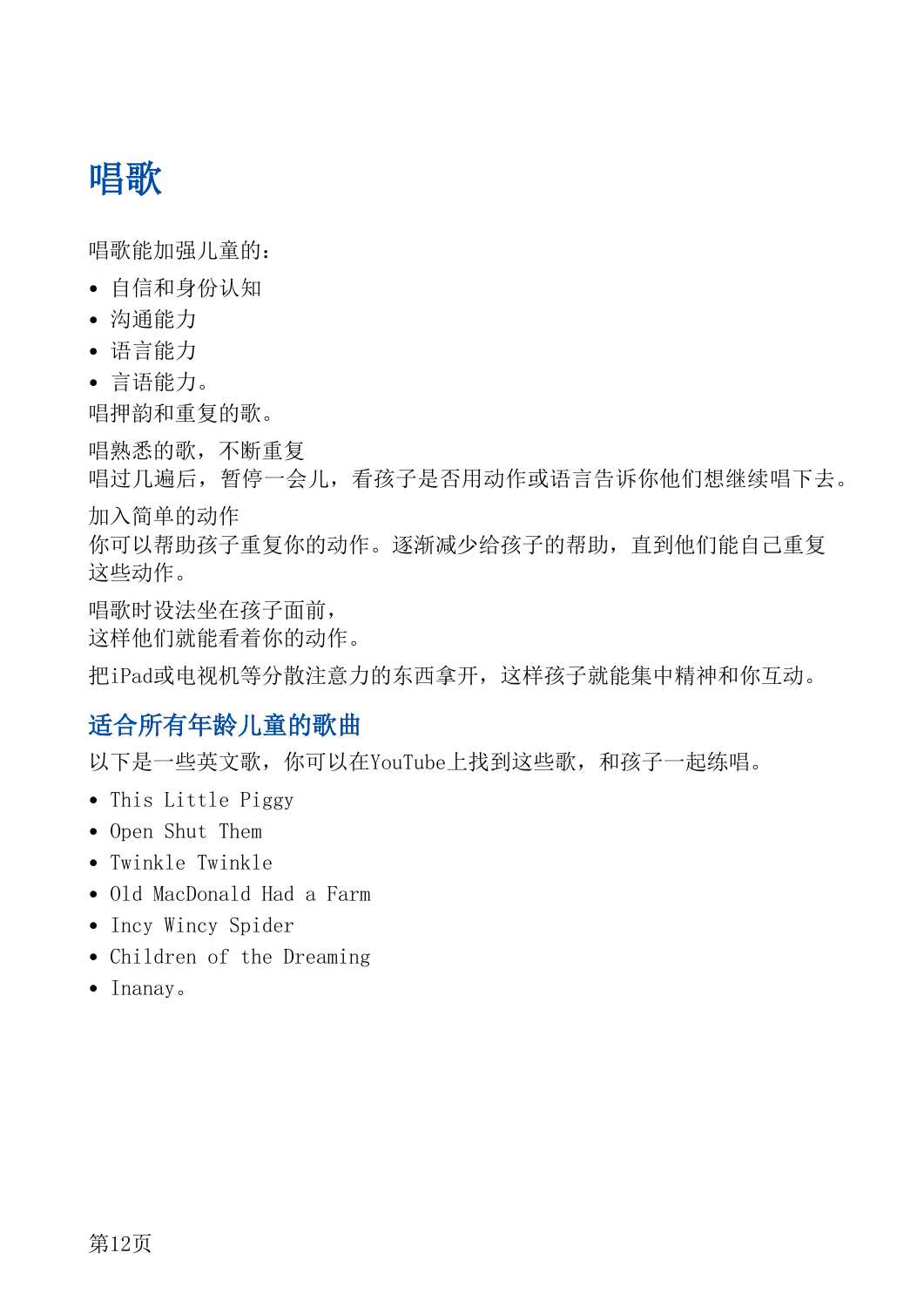## <span id="page-12-0"></span>配动作的歌曲

(适合2岁及以上儿童)

以下是一些英文歌,你可以在YouTube上找到这些歌,和孩子一起练唱。

- Hokey Pokey
- Ring-Around-a-Rosey
- Sleeping Bunnies
- Head, Shoulders, Knees and Toes
- Row, Row, Row your boat。

#### 图片:放音乐,和我一起唱歌跳舞。



图片来源:育儿网([Raising Children Network](file://///n075/GROUP/DHHS%20Comms/PUBLISHING/DHHS%20Microsoft%20publications/DHHS%20Word%20publications%202019/Maternal%20child%20health%20services/Promoting%20social%20attention%20interaction%20and%20communication%20skills/raisingchildren.net.au))  $\langle$ raisingchildren.net.au $\rangle$ .

## <span id="page-12-1"></span>唱歌的诀窍——英语链接

在育儿网 (Raising Children's Network)的幼儿卡拉OK (Baby Karaoke) [页面上观看和学深受欢迎的儿童歌曲和童谣](http://bit.ly/2IzXCy4)[<http://bit.ly/2IzXCy4>](http://bit.ly/2IzXCy4)

在first5forever[网站上观看和学深受欢迎的原住民和托雷斯海峡岛民语](http://bit.ly/2Zdqlyr) [言童谣](http://bit.ly/2Zdqlyr)[<http://bit.ly/2Zdqlyr>](http://bit.ly/2Zdqlyr)。

观看原住民卡拉OK[歌曲"Inanay"——带歌词](https://raisingchildren.net.au/guides/baby-karaoke/inanay-with-lyrics)[<https://raisingchildren.net.](https://raisingchildren.net.au/guides/baby-karaoke/inanay-with-lyrics) [au/guides/baby-karaoke/inanay-with-lyrics>](https://raisingchildren.net.au/guides/baby-karaoke/inanay-with-lyrics)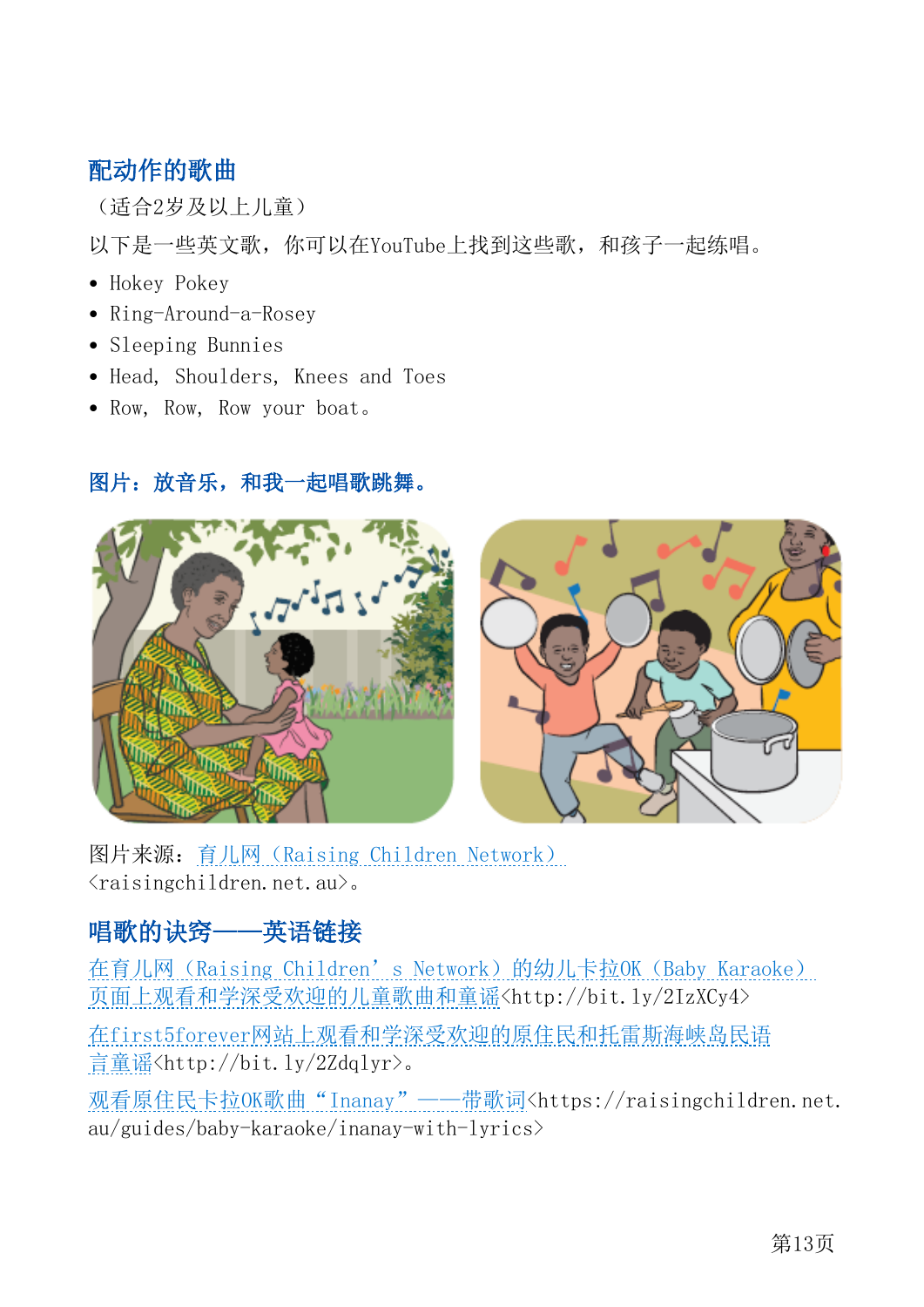# <span id="page-13-0"></span>阅读

阅读能支持儿童的:

- 大脑和认知发展
- 语言技能和词汇量
- 对情感的理解。

阅读有良好的韵律、节奏、重复性和可读性的书。

观察孩子在看哪些图片,说出图中对象的名称。

问关于图片的简单问题,比如"狗在哪里?",看孩子是否能用手指出或用手 势回答。

说书中的某句话或短语之前停顿一下,看孩子能否自己说完。

结合孩子的兴趣,让他们在图书馆选择书籍。如果孩子难以作出决定,给他们 演示该如何选择。

### <span id="page-13-1"></span>适合1岁及以上儿童的书

- "That's not my…."丛书
- "Spot"观察力挑战丛书
- Where is the Green Sheep?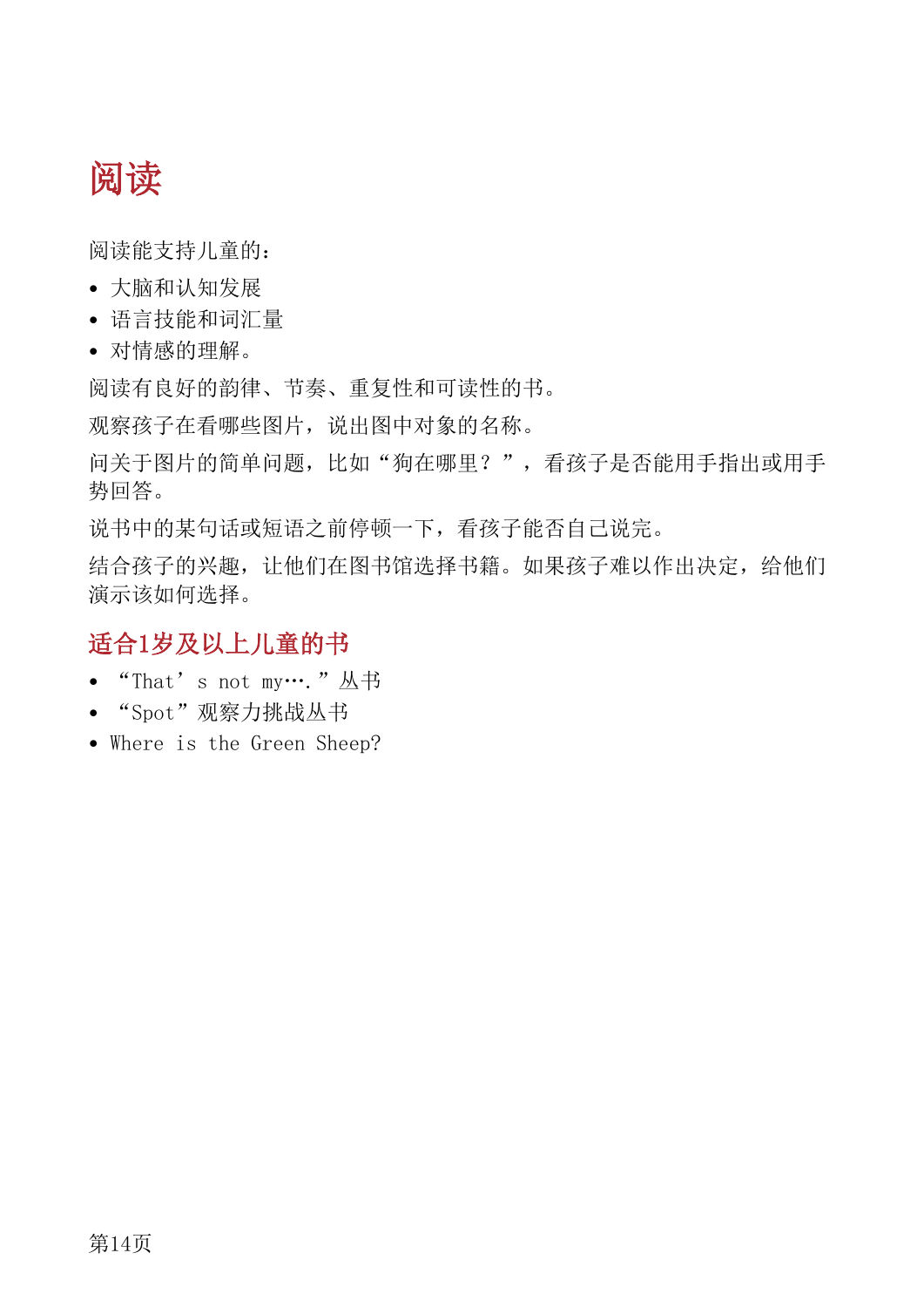## <span id="page-14-0"></span>适合2岁及以上儿童的书

- Brown Bear, Brown Bear
- The Very Hungry Caterpillar
- Wombat Stew
- How the birds got their colours
- Big rain coming。

#### 图片:和我一起读书。帮我拿着书并翻页。



图片来源:育儿网([Raising Children Network](file://///n075/GROUP/DHHS%20Comms/PUBLISHING/DHHS%20Microsoft%20publications/DHHS%20Word%20publications%202019/Maternal%20child%20health%20services/Promoting%20social%20attention%20interaction%20and%20communication%20skills/raisingchildren.net.au))  $\langle$ raisingchildren.net.au $\rangle$ .

## <span id="page-14-1"></span>阅读的诀窍——英语链接

前往本地图书馆免费借阅一系列儿童书籍或参加讲故事活动。访[问维州公共图](https://www.publiclibrariesvictoria.net.au/) 书馆协会([Public Libraries Victoria](https://www.publiclibrariesvictoria.net.au/))网站寻找附近的图书馆 [<http://publiclibrariesvictoria.net.au>](http://publiclibrariesvictoria.net.au/)。

在育儿网 (Raising Children's Network)网站[<http://bit.ly/2Ghydq4>](http://bit.ly/2Ghydq4) 上阅读与婴幼儿一起读书的诀窍。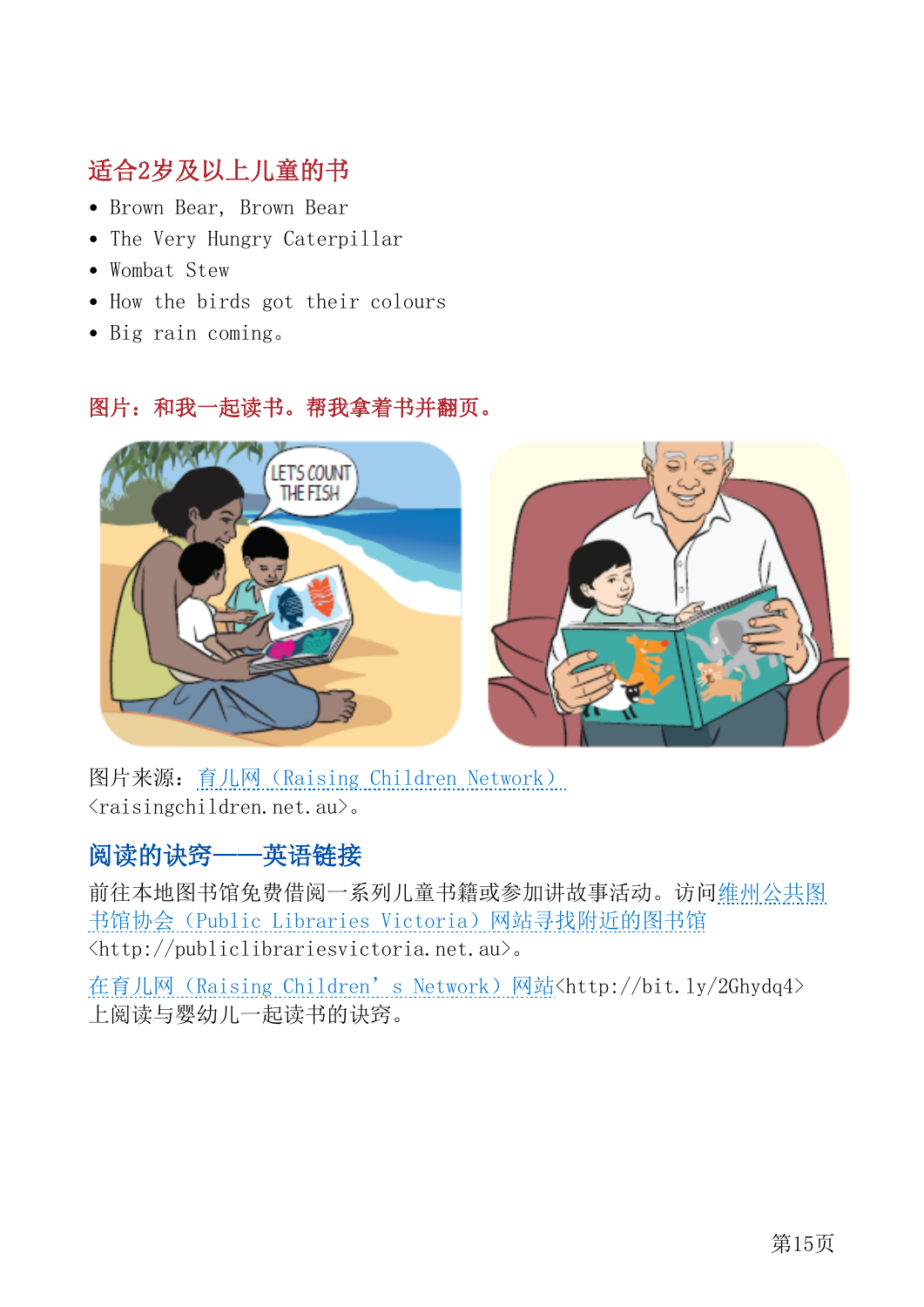# <span id="page-15-0"></span>更多信息——英语链接

## <span id="page-15-1"></span>在家关注孩子的社交沟通技能

[ASDetect](http://asdetect.org/) [<http://asdetect.org>](http://asdetect.org/)

一个免费手机应用,供父母和照顾者用于跟踪孩子的社交沟通技能发展里程碑 和自闭症的早期迹象。

[拉筹伯大学的早期自闭症发现\(](http://asdetect.org/for-parents)Early Autism detection)网站上有更多为父 [母提供的资源](http://asdetect.org/for-parents)[<http://asdetect.org/for-parents>](http://asdetect.org/for-parents)

关于自闭症的信息

Amaze [\(维州自闭症协会\)](https://www.amaze.org.au/) [<https://www.amaze.org.au>](https://www.amaze.org.au/) 维州自闭症高峰组织,提供信息和资源,帮助个人、家庭和专业人员获得自闭 症支持服务。

澳洲自闭症认知协会([Autism Awareness Australia](https://www.autismawareness.com.au/))

[<https://www.autismawareness.com.au>](https://www.autismawareness.com.au/) 非营利性自闭症教育和认知组织。

子女养育系列播客([The Parenting Spectrum Podcast](https://www.abc.net.au/radio/programs/the-parenting-spectrum))  $\langle$ https://www.abc.net.au/radio/programs/the-parenting-spectrum>

育儿网 ([Raising Children Network](https://raisingchildren.net.au/)) [<https://raisingchildren.net.au>](https://raisingchildren.net.au/) 关于自闭症和一般儿童发展的有研究依据的信息。

"理解自闭症" (Understanding Autism) ——一个短视频, 里面有一个叫奈 [德的小男孩。该视频旨在帮助原住民和托雷斯海峡岛民家庭理解和识别自闭症](https://www.youtu.be/bQcWvYi5EqY) [的早期迹象。](https://www.youtu.be/bQcWvYi5EqY)[<https://www.youtu.be/bQcWvYi5EqY>](https://www.youtu.be/bQcWvYi5EqY)

## <span id="page-15-2"></span>研讨会和支持团体

[Early Days](https://www.amaze.org.au/support/early-days) [<https://www.amaze.org.au/support/early-days>](https://www.amaze.org.au/support/early-days) Amaze提供关于自闭症的免费研讨会。

[PlayConnect](https://playgroupaustralia.org.au/national-programs/playconnect/) [<https://playgroupaustralia.org.au/national-programs/pla](https://playgroupaustralia.org.au/national-programs/playconnect) [yconnect>](https://playgroupaustralia.org.au/national-programs/playconnect)

澳大利亚游戏班协会(Playgroup Australia)提供的针对自闭症儿童的游戏 班网络。

[My Time](https://www.mytime.net.au/)  $\langle$ https://www.mytime.net.au> 为残疾、发育迟缓或有慢性病的儿童的父母和照顾者提供的父母支持计划。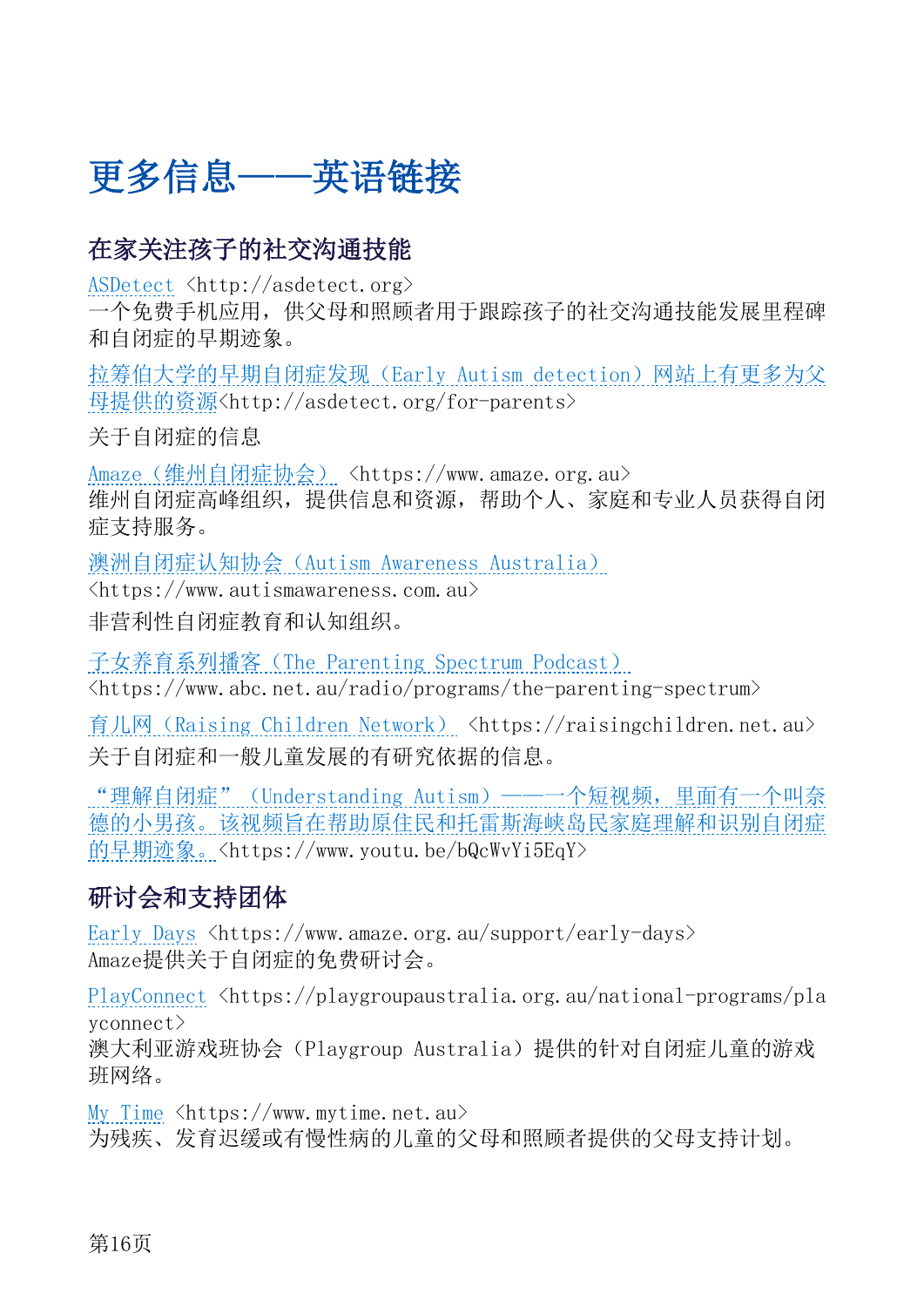## <span id="page-16-0"></span>获取支持和服务

早期干预: 如需关于转介服务和支持以及NDIS[资格条件的信息,请联系本地的](https://www.ndis.gov.au/about-us/locations.html#vic) 童年早期干预(ECEI[\)服务合作办事处](https://www.ndis.gov.au/about-us/locations.html#vic) [<https://www.ndis.gov.au/about-us](https://www.ndis.gov.au/about-us/locations.html%23vic)  $/$ locations.html#vic>

[早期干预土著联络员\(](https://www.eiilo.com.au/)EIILO)计划[<https://www.eiilo.com.au>](https://www.eiilo.com.au/) 为原住民 和托雷斯海峡岛民社区家庭提供工具、语言和信息,确保他们能自信地去看家 庭医生或儿科医生。

育儿网治疗指南([Raising Children Network Therapy Guide](https://raisingchildren.net.au/autism)) [<https://raisingchildren.net.au/autism>](https://raisingchildren.net.au/autism)

治疗联系 ([Therapy Connect](http://www.therapyconnect.amaze.org.au/)) [<http://www.therapyconnect.amaze.org.au>](http://www.therapyconnect.amaze.org.au/)

### <span id="page-16-1"></span>求助热线

Amaze自闭症信息咨询服务:1300 308 699

妇幼健康热线(Maternal and Child Health Line):13 22 29

父母热线(Parent Line):13 22 89